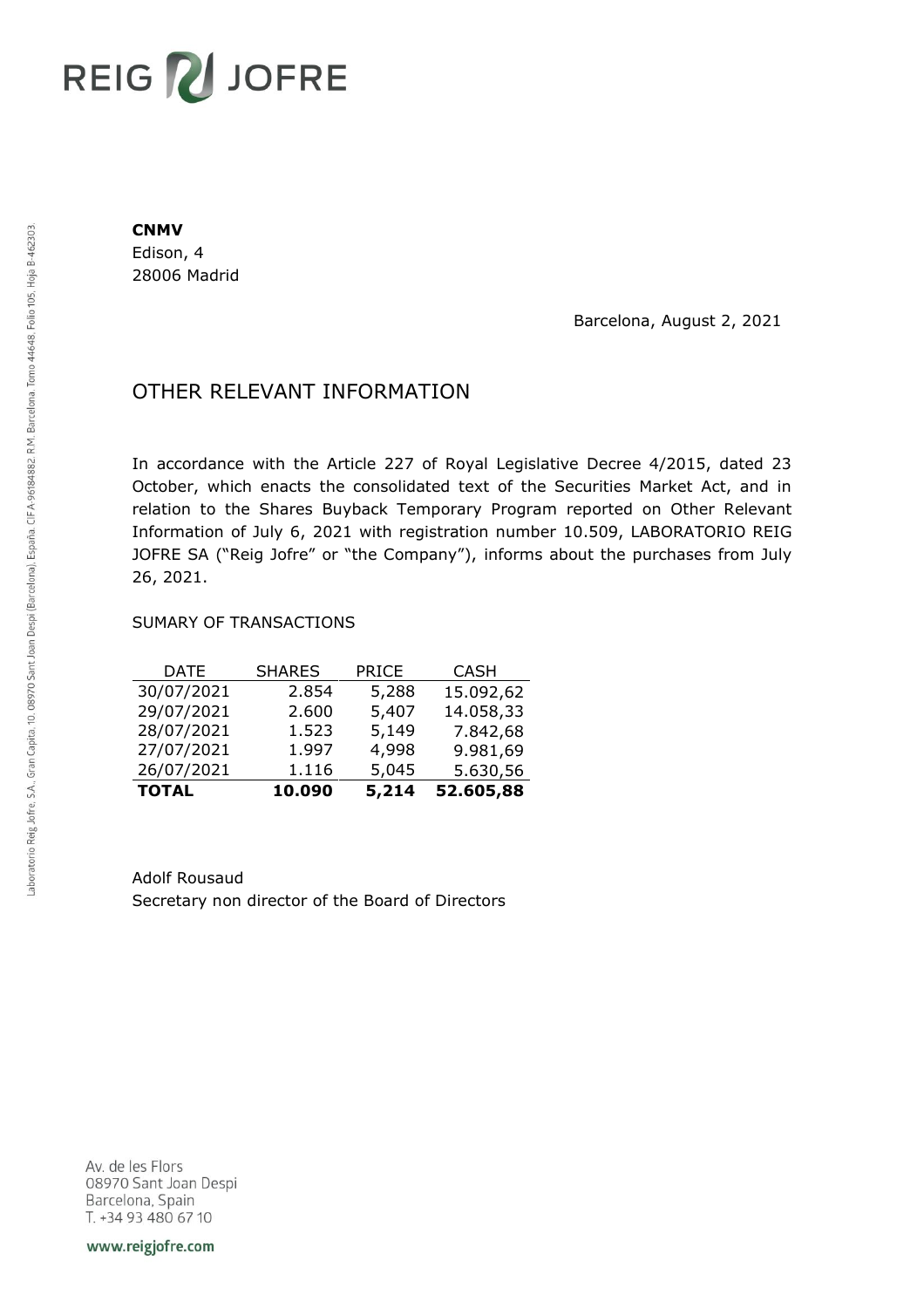## ANNEX 1

R

*Detail of transactions between July 26 and July 30, 2021*

| DATE                     | SHARES     | PRICE          | CASH                 |
|--------------------------|------------|----------------|----------------------|
| 30/07/2021               | 200        | 5,250          | 1.050,00             |
| 30/07/2021               | 90         | 5,270          | 474,30               |
| 30/07/2021               | 110        | 5,270          | 579,70               |
| 30/07/2021               | 154        | 5,280          | 813,12               |
| 30/07/2021               | 200        | 5,250          | 1.050,00             |
| 30/07/2021               | 200        | 5,270          | 1.054,00             |
| 30/07/2021               | 200        | 5,270          | 1.054,00             |
| 30/07/2021               | 250        | 5,250          | 1.312,50             |
| 30/07/2021               | 250        | 5,300          | 1.325,00             |
| 30/07/2021               | 200        | 5,310          | 1.062,00             |
| 30/07/2021               | 200        | 5,320          | 1.064,00             |
| 30/07/2021               | 200        | 5,300          | 1.060,00             |
| 30/07/2021               | 150        | 5,300          | 795,00               |
| 30/07/2021               | 50         | 5,300          | 265,00               |
| 30/07/2021               | 200        | 5,310          | 1.062,00             |
| 30/07/2021               | 200        | 5,360          | 1.072,00             |
| 29/07/2021               | 200        | 5,340          | 1.068,00             |
| 29/07/2021               | 14         | 5,320          | 74,48                |
| 29/07/2021               | 200        | 5,340          | 1.068,00             |
| 29/07/2021               | 107        | 5,350          | 572,45               |
| 29/07/2021               | 63         | 5,360          | 337,68               |
| 29/07/2021               | 201        | 5,420          | 1.089,42             |
| 29/07/2021               | 200        | 5,430          | 1.086,00             |
| 29/07/2021               | 200        | 5,440          | 1.088,00             |
| 29/07/2021               | 200        | 5,440          | 1.088,00             |
| 29/07/2021               | 100        | 5,450          | 545,00               |
| 29/07/2021               | 200        | 5,450          | 1.090,00             |
| 29/07/2021               | 460        | 5,420          | 2.493,20             |
| 29/07/2021               | 200        | 5,410          | 1.082,00             |
| 29/07/2021               | 55         | 5,420          | 298,10               |
| 29/07/2021               | 200        | 5,390          | 1.078,00             |
| 28/07/2021               | 68         | 5,160          | 350,88               |
| 28/07/2021               | 128        | 5,160          | 660,48               |
| 28/07/2021               | 200        | 5,160          | 1.032,00             |
| 28/07/2021               | 200        | 5,160          | 1.032,00             |
| 28/07/2021               | 200        | 5,180          | 1.036,00             |
| 28/07/2021               | 200        | 5,160          | 1.032,00             |
| 28/07/2021               | 27         | 5,160<br>5,120 | 139,32               |
| 28/07/2021               | 500<br>200 | 5,040          | 2.560,00<br>1.008,00 |
| 27/07/2021<br>27/07/2021 | 200        |                | 1.000,00             |
| 27/07/2021               | 50         | 5,000<br>5,030 | 251,50               |
| 27/07/2021               | 200        | 4,990          | 998,00               |
| 27/07/2021               | 200        | 4,990          | 998,00               |
| 27/07/2021               | 200        | 5,000          | 1.000,00             |
| 27/07/2021               | 200        | 5,000          | 1.000,00             |
| 27/07/2021               | 132        | 5,000          | 660,00               |
| 27/07/2021               | 272        | 4,990          | 1.357,28             |
| 27/07/2021               | 77         | 4,990          | 384,23               |
|                          |            |                |                      |